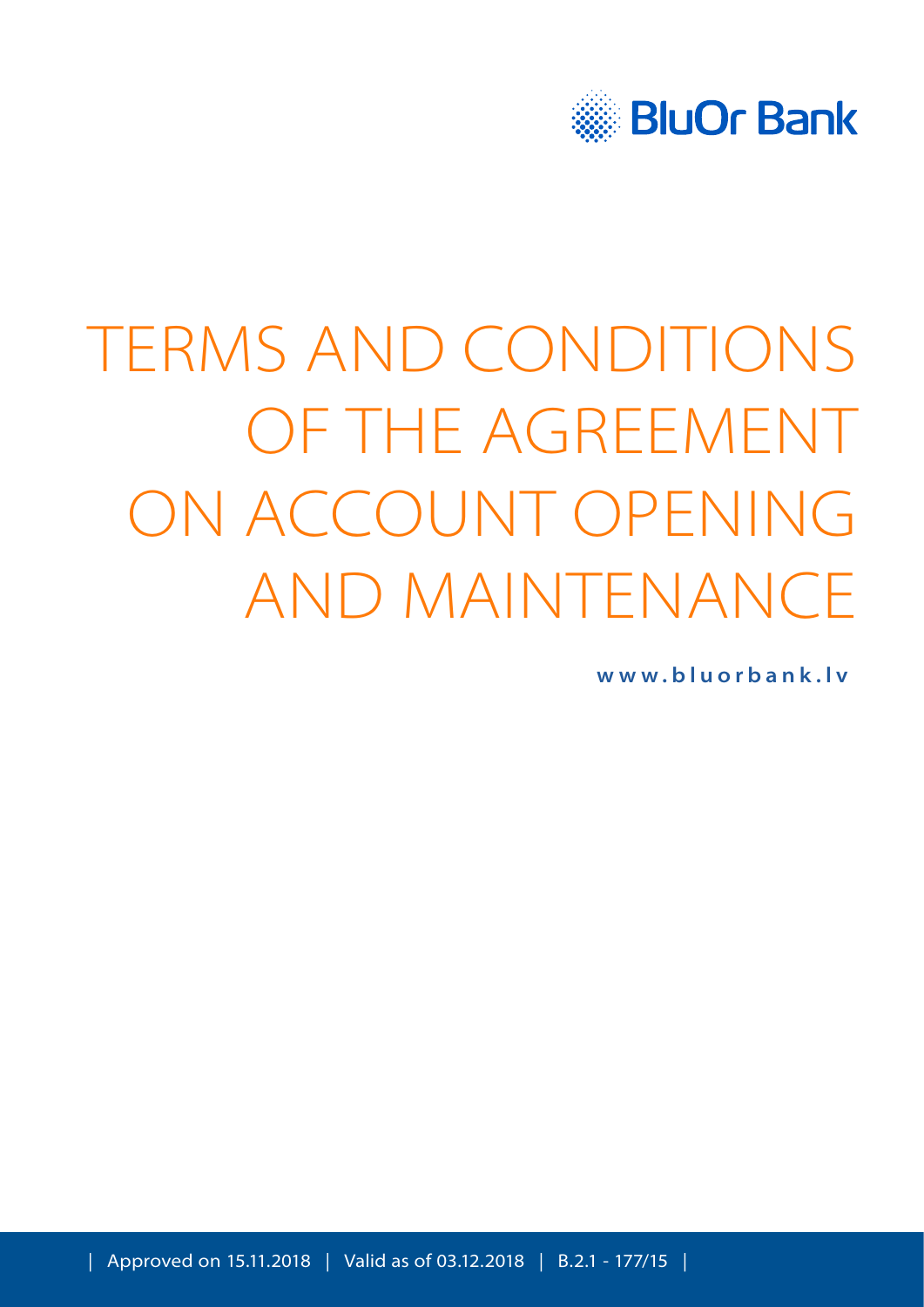

## **Contents**

| 1. General provisions entertainment and a series of the contract of the contract of the contract of the contract of the contract of the contract of the contract of the contract of the contract of the contract of the contra |
|--------------------------------------------------------------------------------------------------------------------------------------------------------------------------------------------------------------------------------|
| 2. Account maintenance and account of the contract of the contract of the contract of the contract of the contract of the contract of the contract of the contract of the contract of the contract of the contract of the cont |
| 3. Use of the Internet Bank and Digipass with an accommodal contract to the state of the Internet Bank and Digipass                                                                                                            |
|                                                                                                                                                                                                                                |
|                                                                                                                                                                                                                                |
|                                                                                                                                                                                                                                |
|                                                                                                                                                                                                                                |
|                                                                                                                                                                                                                                |

## 1. General provisions

#### **1.1.** Terms and definitions:

**Account** – a Client's Current account, Payment card account, Salary account, Basic account, or other account with the Bank, holding the Client's deposits.

**Account Statement** – a document drafted on paper or digitally, which the Bank issues to the Client to reflect all movement of funds on the Account in a given period of time, as well as the Account balance at the beginning and end of the said period.

**Agreement** – the Client's Application, the terms and conditions of the Agreement on account opening and maintenance.

**Application** – the Client's application for account opening, restoring and maintenance (for an individual or a legal entity).

**Application for Payment Card Account Opening** – the application for payment card account opening, issuing and maintaining a payment card for legal entities or individuals.

**Application for Account Replenishing via Phone** – a Client's application for replenishing a payment card account via phone.

**Authentication tool** – electronic token Digipass or Mobile Digipass (Blue KEY), or Password+SMS authentication, used for Client authentication or verification of application of payment instrument.

**Bank** – BluOr Bank AS (registration No. 40003551060).

**Business Day** – a day when the banks of the Republic of Latvia or countries having issued currencies involved in a transaction are open for operations.

**Client** – an individual or a legal entity for whom the Bank opens an Account.

**Client Identifier (Number)** – a unique identification number assigned to the Client by the Bank.

**Consent** – the Client's consent to the execution of an Order and/or a Transaction (authorization) in accordance with GTB.

**Consumer** – a Client qualifying as consumer pursuant to laws and regulations.

**Correspondent Account** – the Bank's account with the Correspondent bank for performing interbank settlement.

**Correspondent Bank** – an intermediary bank with which the Bank has a Correspondent account necessary for executing the Bank's payments.

**Correspondent Bank Confirmation** – Correspondent bank's SWIFT MT103 notification addressed to the Bank, confirming availability of funds for an expected incoming payment to the Client on the Correspondent account.

**Currency Exchange Transaction** – a transaction involving purchase of one currency for another currency at a rate agreed between the Parties.

**Digital Signature** – codes, passwords and other identifiers generated or actions taken during the use of the Authentication Tool in order to identify the Client in the Internet Bank or other environment provided by the Bank or to verify Applications, agreements, Transactions or Orders, or having a logical link with any of the above-mentioned documents; digital signature is regarded as Consent and is used in accordance with the terms of the Agreement.

**EEA** – the European Economic Area.

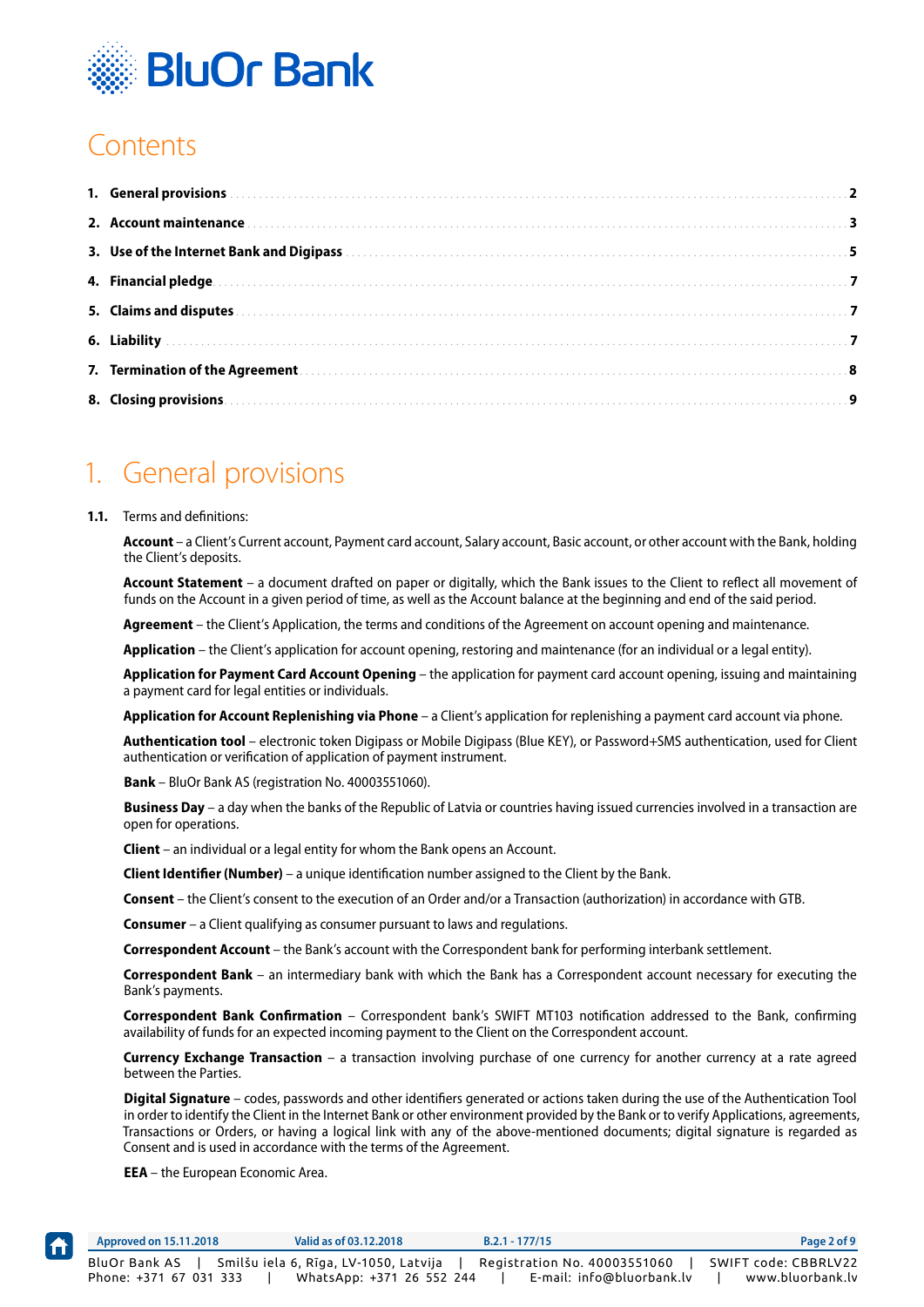<span id="page-2-0"></span>

**EU** – the European Union.

**Financial Pledge** – pledge provided by the Client to the Bank on the basis of the Agreement establishing a financial pledge on funds and financial instruments present on or incoming to any of the Client's accounts at the Bank in accordance with the Republic of Latvia Financial Collateral Law and other Legislation.

**GTB** – General Terms of Business.

**Internet Bank** – remote access and management system for rendering the Bank's services via internet, including mobile site. The Internet Bank may be accessed by opening the URL https://ib.bluorbank.ly or downloading the Bank's mobile app to a mobile device from App Store or Google Play websites.

**Legislation** – regulatory enactments of the Republic of Latvia, binding regulations issued by competent authorities, other applicable regulations governing the relationship between the Bank and the Client, and the best banking practices. Foreign regulatory enactments are applicable subject to the laws and regulations of the Republic of Latvia or the terms of the Agreement.

**Manuals** – Internet Bank user manual, Mobile Internet Bank user manual, Digipass user manual Mobile Digipass user manual and Password+SMS authentication user manual.

**Means of Communication** – phone, electronic mail (e-mail) or Internet Bank, which may be used to execute a Transaction and to exchange information between the Parties in accordance with the terms of the Agreement.

**Minimum Balance** – the amount of funds specified in the Pricelist which the Client must maintain on the Account.

**Order** – a document drawn-up by the Client in accordance with the Bank's requirements, based on which the Bank is entitled to accept or execute non-cash transfers of funds on the Account, or to accept or disburse cash from the Account, or by which the Client instructs the Bank to execute a Transaction.

**Parties** – the Bank and the Client, together or individually.

**Password** – a set of digits and/or symbols specified in the Application, used to identify the Client over the phone and allowing the Client to receive information about the Account status, to execute transactions (placement of deposits, currency exchange, card transactions) or transactions with financial instruments over the phone (if an agreement on relevant services is concluded), and to activate the mobile Digipass.

**Payment Card** – a plastic payment card issued and serviced by the Bank pursuant to the terms of the respective agreement and linked to the Account or a payment card account.

**Payment Card Password** – a password for replenishing a Payment card account via phone, which the Client has specified in the Application, the Application for Payment Card Account Opening (if the Client is a legal entity or an international client), or the Application for Payment Card Account Replenishing via Phone.

**Pricelist** – the applicable pricelist that specifies fees for services rendered by the Bank.

**Unauthorised Payment** – a payment to which the Client did not give their consent (did not submit a payment Order as described in the Agreement).

**User** – an individual authorized by the Client to use the Bank's remote services in the scope established in the Agreement and in the Application for connecting the Internet Bank.

**Value Date** – the date on which one of the Parties (the payer) is to credit the account of the other Party (beneficiary) in accordance with terms of the Transaction.

**Verbal Order** – the Client's order to conduct a payment from a current account to a payment card account, made over the phone in accordance with the terms of the Agreement.

- **1.2.** The Agreement sets the procedure for establishing relationship between the Bank and the Client upon opening and maintaining an Account in accordance with the Agreement, and the terms of use of the Internet Bank and the Authentication tool.
- **1.3.** Parties agree that the Agreement consists of the Application and these terms of the Agreement.
- **1.4.** The Agreement shall be considered entered into and effective from the moment when an Account is opened, and valid indefinitely.
- **1.5.** The legal relationship between the Parties not covered by the Agreement shall be governed by the GTB and Legislation.

## 2. Account maintenance

- **2.1.** Upon the receipt and review of the Application the Bank shall decide on entering into business relationship and opening an Account, and maintain the Account in accordance with the Orders received from the Client and the terms of the Agreement.
- **2.2.** If an Account is opened for a Client-non-resident of the EU, the Client within 30 (thirty) days shall provide the Minimum balance to be maintained on the Account. The Bank shall be entitled to reserve the Minimum balance and, without prior notice or the Client's consent, or without receipt of any documents from the Client, debit the Minimum balance for any amount required to discharge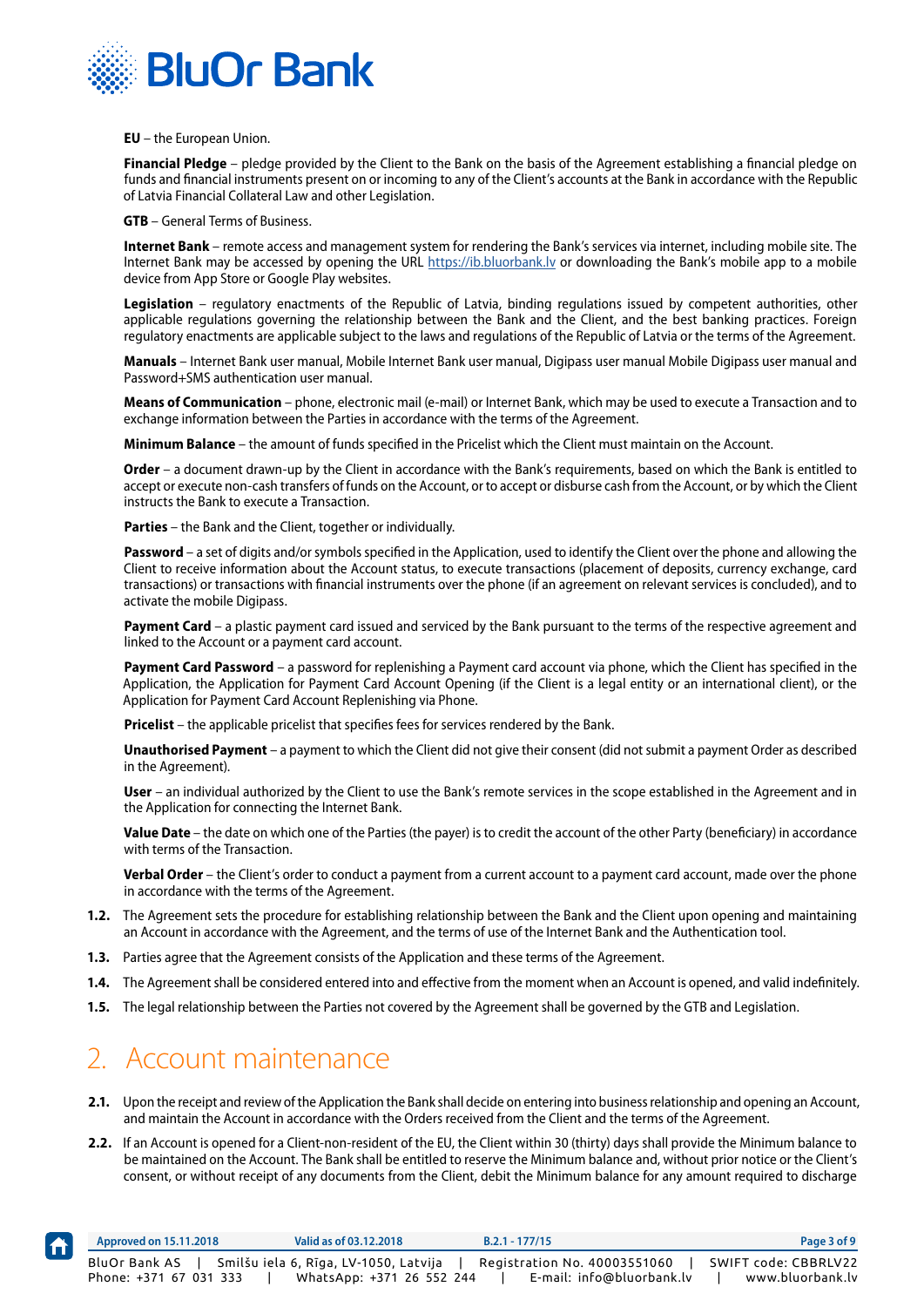

the Client's debt obligations to the Bank. If the Minimum balance on the Account is inadequate, the Client shall, within 30 (thirty) days, replenish it to the amount specified in the Pricelist.

- **2.3.** Upon opening of the Account, the Bank shall be entitled to accept transfers of funds or cash deposits on the Account, execute transfers of funds or make cash disbursements based on Orders, as well as execute transactions in accordance with the Agreement.
- **2.4.** The Client shall have the right to submit an Order in writing via the Internet Bank. The Order submitted via the Internet Bank shall be confirmed with a Digital signature. Parties agree that the Orders sent via Internet Bank and verified with the Digital signature shall have equal legal force as the Client's original documents bearing the signatures of the Client or Client's representatives, as specified in the Application or Individuals' authorisation, or Legal entity's authorisation, specimen signature and stamp impression card.
- **2.5.** The Client shall have the right to submit a Verbal Order if the Client specifies in the Application for Payment Card Account Opening or the Application for Payment Card Account Replenishing via Phone the wish to use the option of replenishing the Payment card account over the phone. The Client shall have the right to submit a Verbal Order only for transferring funds from their Current account to their Payment card account. Upon submitting a Verbal Order, the Client shall specify the Client's name or number, universal identification password, and the amount they wish to transfer to the Payment card account. The Client shall submit any Verbal Order only through the use of the phone number specified in the Application for Payment Card Account Opening or the Application for Account Replenishing via Phone; otherwise, the Bank shall not be required to accept the Verbal Order for execution. The Parties agree that the phone conversation shall be recorded, and the recording may be used as proof of the Verbal Order.
- **2.6.** The Bank shall have the right to credit the Client's Account without the Client's consent.
- **2.7.** The Client shall be responsible for authenticity and completeness of data specified in the Order, as well as for lawfulness of the executed transactions. The Client shall be fully responsible for all the executed transactions, supporting documents carrying the Client's signature or executed through the use of Authentication tools assigned to the Client.
- **2.8.** The currency exchange required to execute the Client's Order shall be performed at the Bank's non-cash currency exchange rate upon execution of an operation by the Bank, unless agreed otherwise with the Client.
- **2.9.** The Bank shall have the right to change the currency exchange rates on an immediate basis and without prior notice. Information about changes in the Bank's currency exchange rates and current exchange rates shall be available to the Client at the Bank's premises during the Bank's Business hours, as well as on the Bank's website, [www.bluorbank.lv](https://www.bluorbank.lv/en/index).
- **2.10.** If funds in currency specified in the Order or payment supporting document are not available in the Account or the amount of funds in the respective currency is insufficient, the Bank shall execute such Order by converting the Client's funds on their Account in any other currency at the Bank's discretion, at the exchange rate established by the Bank on the relevant date, unless agreed otherwise with the Client.
- 2.11. The Bank shall debit the Account for the required amount after the receipt of the Client's Order in accordance with the Client's instructions, within the amount available on the Account, provided that Account activities are not restricted.
- **2.12.** The Bank shall have the right to debit the Account without receiving the Client's Order in following cases:
	- **2.12.1.** For the Bank's services provided, based on the Pricelist or the Agreement;
		- **2.12.2.** Unauthorised debit balance on the Account pursuant to the Pricelist;
		- **2.12.3.** Funds are credited/transferred to the Account or disburded in cash due to an error, human mistake, or with no legal justification;
		- **2.12.4.** To offset the Client's obligations to the Bank;
		- **2.12.5.** In other cases and according to the procedure provided for in the Agreement and Legislation.
- **2.13.** The Client's Order shall be considered received at the moment when it is received at the Bank. If an Order is received after the Bank's Business hours or on any day other than the Bank's Business day, it shall be considered received on the following Business day of the Bank.
- **2.14.** The Bank shall have the right to refrain from execution of the Order if the information included in the Order is incorrect or inaccurate, the funds on the Account are insufficient, or the Agreement are not followed. The Bank shall not be held liable for non-execution of the Order in the above-mentioned cases.
- **2.15.** The Bank's liability with respect of Client identification for the execution of the Order shall be limited to comparing the signature(-s) and stamp impression on the Order with the specimen signature(-s) and specimen stamp impression or verification of Digital signature. The Bank shall not incur any liability for funds debited from the Account on the basis of forged or otherwise unlawful Orders, when the signature(-s) and stamp impression in such Orders visually corresponds to those indicated in the Application or the Customer's specimen signature and stamp impression card, or if the verification of Digital signature is done by the Bank correctly.
- **2.16.** The Client understands and agrees that in executing the Order for non-cash transfer the Bank shall use services of third parties — correspondent banks. The Bank shall not be held liable for non-execution or delayed execution of the Order due to fault or negligence by third parties.
- **2.17.** All Orders, including Orders submitted through the use of Authentication tools, shall be valid for 10 (ten) days, unless otherwise agreed by the Parties.

| <b>f</b> | Approved on 15.11.2018                         | Valid as of 03.12.2018                | $B.2.1 - 177/15$                                          | Page 4 of 9                              |
|----------|------------------------------------------------|---------------------------------------|-----------------------------------------------------------|------------------------------------------|
|          | <b>BluOr Bank AS</b><br>Phone: +371 67 031 333 | Smilšu iela 6, Rīga, LV-1050, Latvija | Registration No. 40003551060<br>E-mail: info@bluorbank.lv | SWIFT code: CBBRLV22<br>www.bluorbank.lv |
|          |                                                | WhatsApp: +371 26 552 244             |                                                           |                                          |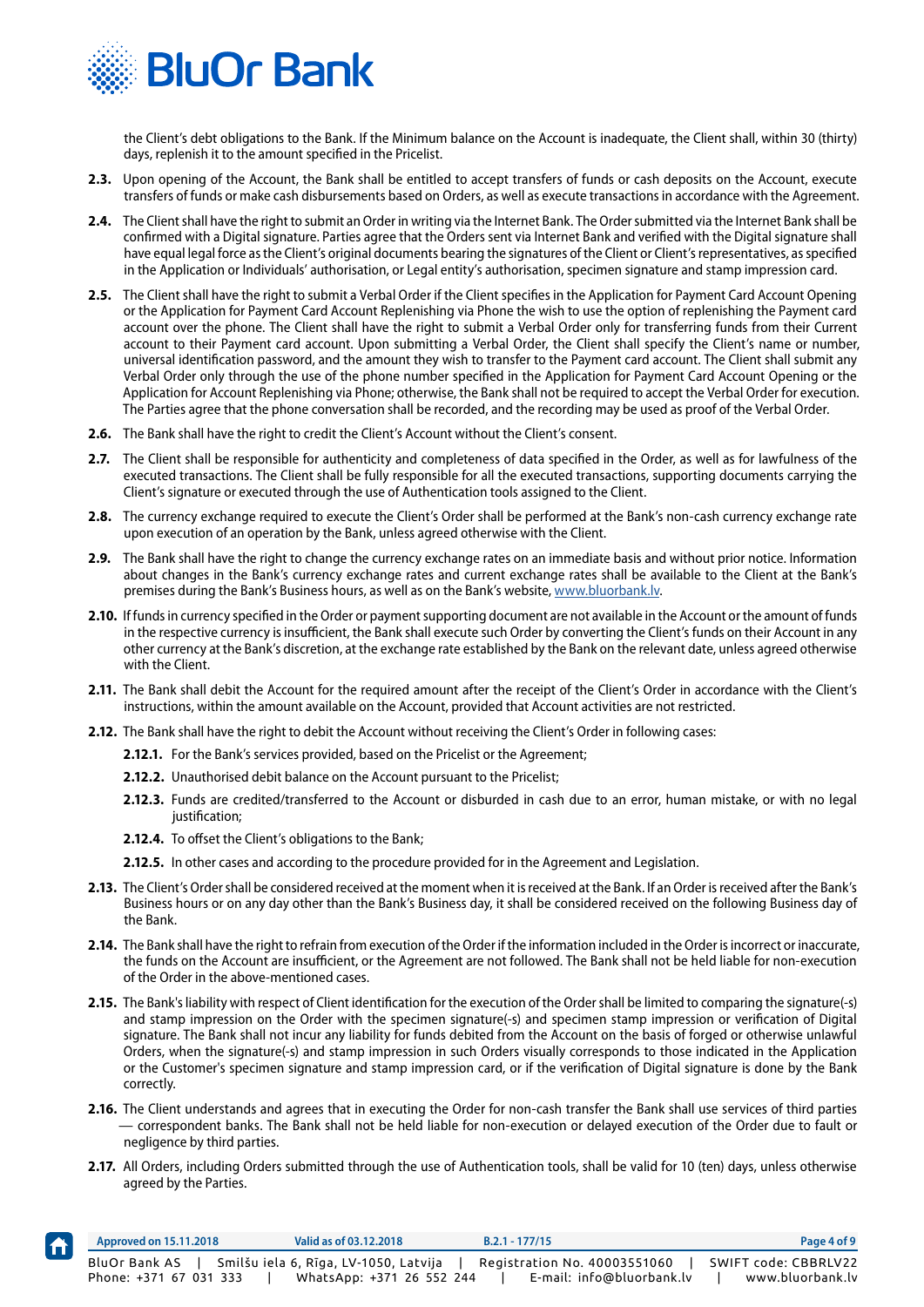<span id="page-4-0"></span>

- **2.18.** The Client shall be not entitled to cancel the payment Order after it has been received by the Bank, unless the Bank and the Client agrees on it on a case by case basis. The acceptance of a cancellation of a payment Order by the Bank shall not guarantee nonexecution of the payment Order.
- **2.19.** The maximum execution time of the Client's payment Order is established for each type of payment based on the Pricelist. The Bank shall not be held accountable for failure to execute or promptly execute any Order, if such failure is caused by fault or negligence of any third person.
- **2.20.** The Client shall settle commission and/or interest payments for opening, servicing, maintenance of the Account, execution of Payment Orders, execution of Transactions in the Account, and other services provided by the Bank, in accordance with the Pricelist and the provisions of Clause 2.12 of the Agreement. For services not included in the Price List, but required for the fulfilment of the Customer's order, the Bank shall have the right to determine the appropriate remuneration, unless otherwise agreed with the Client. The Pricelist shall be available to the Client at the Bank's premises during the Bank's Business hours, on the Bank's website, as well as in the Internet Bank.
- **2.21.** Upon debiting the amount of the payment Order from the Account (outgoing payment) or receiving the payment Order, the Bank shall make the following information available to the Client in the Account statement (if the Client does not qualify as Consumer and is not subject to the "Law on Payment Services and Electronic Money", the Bank shall be entitled not to provide the following information):
	- **2.21.1.** A reference allowing the Client to identify the particular payment and, if possible, information about the beneficiary;
	- **2.21.2.** The payment amount in the currency in which it was debited from the Account or the currency used in the payment Order;
	- **2.21.3.** Commission fees paid by the Client and the distribution of the commission fees or interest paid by the Client;
	- **2.21.4.** Currency exchange rate used by the Bank in the payment and the payment amount after currency conversion, if currency exchange was performed;
	- **2.21.5.** Valuation Date of the transaction for debiting the payment amount from the Account or the date of receipt of the payment Order.
- **2.22.** Upon the execution of the payment Order the Bank shall make the following information on the executed payment available to the Client in the Account statement (if the Client does not qualify as Consumer and is not subject to the "Law on Payment Services and Electronic Money", the Bank shall be entitled decline providing the following information):
	- **2.22.1.** A reference identifying the particular payment and, if possible, information about the payee and any information specified together with the payment;
	- **2.22.2.** Payment amount in currency in which it was credited to the beneficiary's Account;
	- **2.22.3.** Commission fees paid by the Client and the distribution of the commission fees or interest paid by the Client;
	- **2.22.4.** Currency exchange rate used by the Bank in the payment and the payment amount before currency conversion, if currency exchange was performed;
	- **2.22.5.** Valuation Date of the transaction for crediting the account.
- **2.23.** The information specified in Clause 2.21 and 2.22 of the Agreement shall be available to the Client in the Account statement though the Internet-Bank or at the Bank's premises on request. The Client shall have the right to receive a free-of-charge account statement for the preceding month in paper form once a month.
- **2.24.** The Client shall review their Account statement at least once a month and shall immediately notify the Bank about any incorrect, erroneous, or unauthorised payments.
- **2.25.** A payment Order shall be considered executed correctly if it is agrees with the unique identifier specified therein (the beneficiary's account number in IBAN format or the beneficiary's account number and the SWIFT code of the beneficiary bank). If the Client erroneously enters an identifier, the Bank shall not be held liable for a failure to execute or erroneous execution of the payment Order. The Bank shall not required to verify compliance of the unique identifier with other details of the payment Order.
- **2.26.** The Bank shall reimburse expenses incurred by the Client if a payment Order is not executed or is executed erroneously through the fault of the Bank. The Bank shall not accept any responsibility for payments not executed or executed erroneously for reasons beyond the control of the Bank.
- **2.27.** If, due to an error, funds are paid or transferred to the Client in excess of the credit balance on the Client's Account, the Client shall upon the Bank's request return to the Bank the amount that has been incorrectly paid/overpaid to them.

# 3. Use of the Internet Bank and Digipass

- **3.1.** The Parties agree that the Client shall have the right to execute transactions on their Account by using the Internet Bank and the Digital signature generated by the Authentication tool.
- **3.2.** The Client shall use the Internet Bank and the Authentication tool in accordance with the Manuals, available at the Bank's premises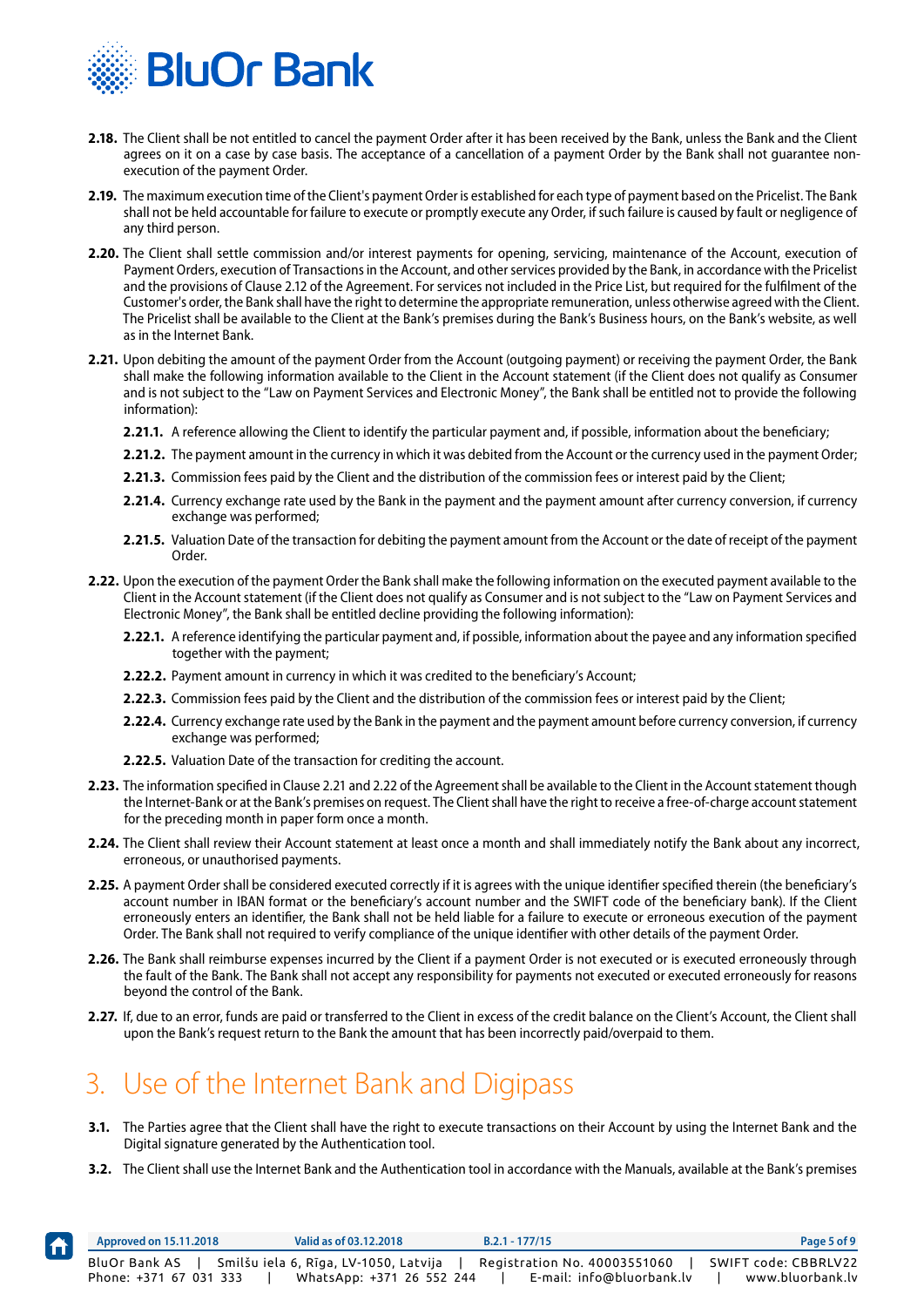

during the Bank's Business hours and on the Bank's website www.bluorbank.ly. By signing the Application the Client shall confirm that he/she has read the Manuals, understands them, regards them as binding, and will comply with them. The Client shall communicate the terms of the Agreement, the Price List, the Manuals and the GBT to the User.

- **3.3.** The User shall have the right to use the Internet Bank in the mode specified by the Client. Information on the operating modes of the Internet Bank is available to the Client/User in the Manuals.
- **3.4.** For security purposes, the Bank shall have the right to set limits with respect of any types of banking operations performed through the use of Internet Bank and the Digital signature generated by the Authentication tool (by limiting the maximum amount or total amount of each individual payment within a specified period). The Bank's standard limits shall be set in the Pricelist.
- **3.5.** If necessary, limits on operations shall be modified in the Internet Bank' full access mode, provided that the Client/User makes relevant changes in the Internet Bank before executing a payment.
- **3.6.** The limits on Internet Bank operations are denominated in the equivalent of Euro (EUR).
- **3.7.** The Bank shall have the right to unilaterally reduce the limits on operations given 60 (sixty) days' prior written notice to the Client (incl., by sending a message through the Internet Bank).
- **3.8.** The Client shall comply with the standard limits specified in the Pricelist.
- **3.9.** The Client/User shall have the right to use the Internet Bank for managing funds available on the Account and for requesting banking services through the use of the Digital signature, to the extent allowed by the Agreement, the GTB, the Pricelist, and the Manuals and to the extent such rights of the Client/User are limited by the Client.
- **3.10.** If the Client specifies in the Application their wish to use the Internet Bank and to receive Authentication tool and settles payments for the Authentication tool in accordance with the Pricelist, the Bank shall connect the Account to the Internet Bank and issue the Authentication tool upon the receipt and review of the Client's/User's written application, and assign an Internet Bank user name to the Client/User.
- **3.11.** As soon as the Authentication tool is connected, all the documents received from the Client/User in an electronic form and signed by means of Digital signature shall be considered authorised and shall have the same legal effect as those signed by the Client/User manually.
- **3.12.** The Client/User shall issue a separate Order to the Bank regarding each transaction to be executed on the Account through the use of the Internet Bank and the Authentication tool. The Client/User shall be entitled to issue an Order for multiple or standing transactions, provided that the Bank so agrees and this does not conflict with other agreements concluded between the Parties.
- **3.13.** The Bank executes the Orders issued by the Client/User in accordance with general procedure and terms of payment execution, provided the Orders meet the terms of the Agreement, the GTB, and the Pricelist, and do not conflict with the applicable Legislation.
- **3.14.** The Client/User purchases and installs, as well as maintains and repairs the hardware and software required for the Internet Bank at their own cost in accordance with the safety regulations for use of Internet Bank. The Client/User shall bear responsibility for the use of licensed or legitimate software.
- **3.15.** Authentication tools shall be treated as confidential. The Client/User shall use the Authentication tool with the same diligence as in handling their own property, and shall safeguard it against any damage and use it solely for the intended purpose. The Client/User shall keep the Authentication tool and the Means of communication out of access by third parties.
- **3.16.** The Client/User shall delete the mobile app from their mobile device if they stop using it or believe that the services provided by the Bank or the risks associated with the use of the Mobile App are unacceptable.
- **3.17.** The Client/User shall immediately notify the Bank if, due to reasons beyond the Client's/User's control or against the Client's/ User's will, any third party becomes aware of the Client's/User's Internet Bank user name and/or personalised security items of the Authentication tool or the Authentication tool issued to the Client/User, and/or third parties have acquired access to the Authentication tool issued to the Client/User. The Bank shall have the right to block the use of the Internet Bank and the Authentication tool and to suspend transactions on the Account until the circumstances are clarified and/or a new user name is assigned and/or new Authentication tool is issued to the Client. The Bank shall not be held liable for transactions executed on the Account before the submission of the application by the Client to the Bank.
- **3.18.** If the Client/User becomes aware or suspicions arise that any third party has acquired access to the information that allows handling the funds on the Account through the use of the Internet Bank and/or the Authentication tool, the Bank based on the Client's/User's written Application shall issue a new Internet Bank user name and/or Authentication tool to the Client, and cancel the previous ones. The Bank shall be entitled, but not required to block the Internet Bank and/or the Authentication tool in cases related to safety of use of the Internet Bank and/or Authentication tool, if reasonable suspicions about unauthorized or malicious use of the Internet Bank and/or Authentication tool arise, as well as in cases provided for in regulatory enactments concerning mandatory execution of decisions and orders of public authorities and/or officials.
- **3.19.** The Client shall accept all risks and responsibilities for losses incurred due to:

f

**3.19.1.** Failure by the Client to comply with the Manuals, disclosure and/or incorrect use of the identification code (PIN) and Password+SMS authentication password, as well as in other cases where any third party becomes aware of the Internet Bank user name, codes, Password+SMS authentication password, or identification code (PIN), or any third party pretends

| Approved on 15.11.2018 | Valid as of 03.12.2018                | $B.2.1 - 177/15$             | Page 6 of 9          |
|------------------------|---------------------------------------|------------------------------|----------------------|
| BluOr Bank AS          | Smilšu iela 6, Rīga, LV-1050, Latvija | Registration No. 40003551060 | SWIFT code: CBBRLV22 |
| Phone: +371 67 031 333 | WhatsApp: +371 26 552 244             | E-mail: info@bluorbank.lv    | www.bluorbank.lv     |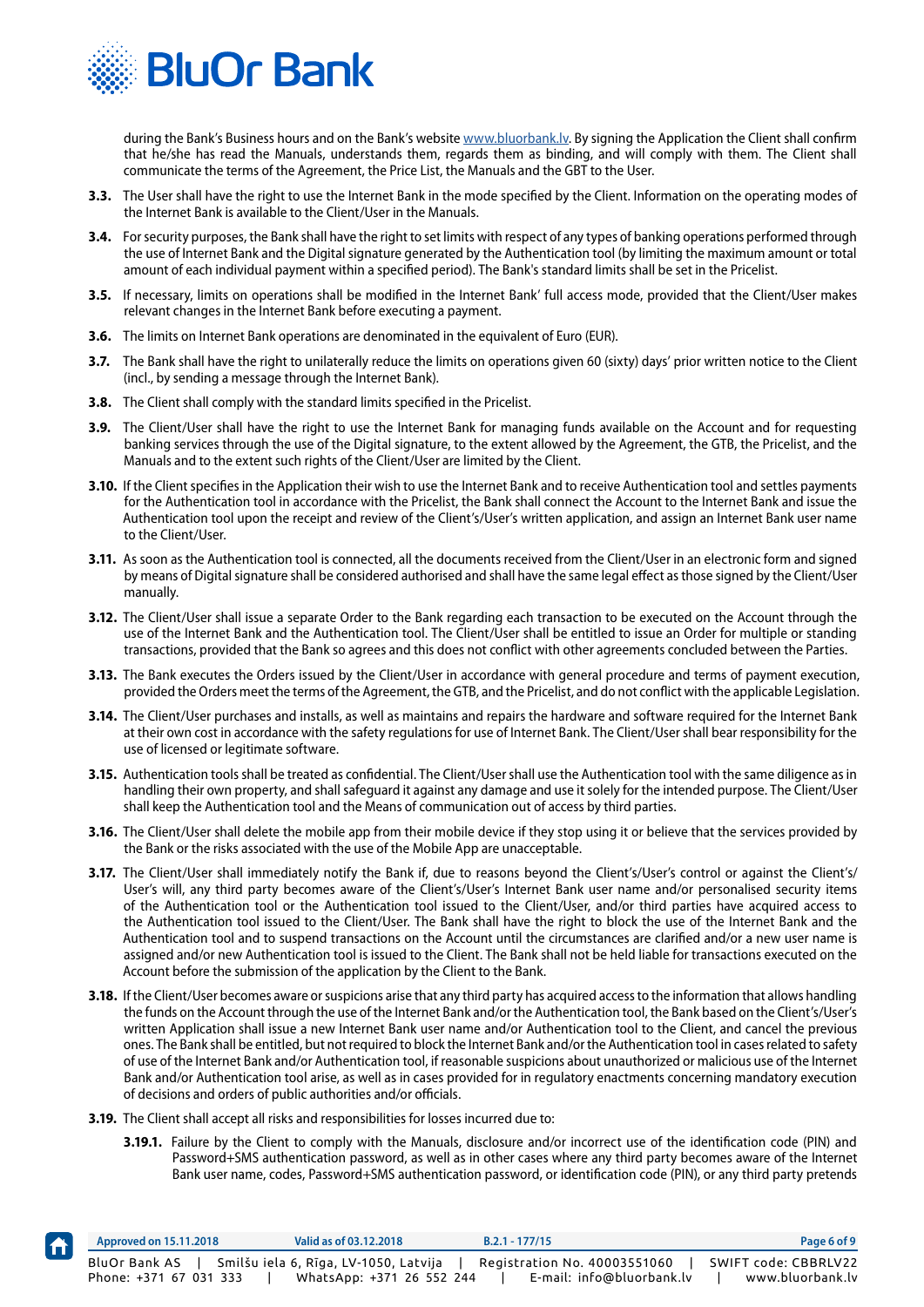<span id="page-6-0"></span>

to be the Client, and the Bank has identified them as the Client in accordance with the Agreement, unless it occurred through the Bank's gross negligence;

- **3.19.2.** Erroneous or distorted transfer of the Order, including misunderstandings, errors or distortions caused by faults or jams in technical infrastructure of communications, as well as unlawful action by third parties, unless it occurred through the Bank's gross inadvertence;
- **3.19.3.** Issue of duplicate Orders;
- **3.19.4.** Voluntarily transfer of the right to use the Internet Bank and the Authentication tool by the Client to any third party, if the respective third party has used the Internet Bank and or the Authentication tool.
- **3.20.** The Bank shall have the right to amend or update the Manuals unilaterally. Information on such amendments shall be published on the Bank's website, www.bluorbank.ly and shall be available at the Bank's premises during the Bank's Business hours. The Client shall review such amendments and communicate them to the User.

# 4. Financial pledge

- **4.1.** The Client shall pledge current (or future) funds and financial instruments on any account of the Client opened with the Bank, by establishing a Financial pledge of the aforementioned funds in favour of the Bank.
- **4.2.** The Financial pledge shall be used to secure the Client's financial obligations against the Bank arising out of the Agreement and other legitimate transactions executed between the Bank and the Client.
- **4.3.** The Bank shall be entitled to, at any time and without prior notice or receipt of additional documents or Orders from the Client, use the Financial pledge to satisfy any of the Client's obligations to the Bank.
- **4.4.** If the Financial pledge is used, the Bank shall be entitled to block all or some of the Client's funds and write off all or some of the funds on the Client's accounts.
- **4.5.** The Bank shall be entitled to use the Financial pledge for an unlimited number of times throughout the term of the Agreement.

#### 5. Claims and disputes

- **5.1.** The Client shall monitor the representation of banking operations executed on the Account and, at least once a month, verify the compliance of the representation with the actually executed transactions.
- **5.2.** The Client shall have the right to submit claims regarding the banking operations represented on the Account in writing, not later than within 60 (sixty) days following the relevant operation, unless the relevant Agreement specifies a different period of time.
- **5.3.** In the event of a cash withdrawal, the Client shall verify the received amount immediately, in the presence of the Bank employee issuing the cash. The Bank shall not accept any later claims made by the Client. Failure to make a claim within the specified term shall be interpreted as consent by default.
- **5.4.** The Client shall immediately report any payment, transfer, or dispatch that has not been duly received.
- **5.5.** If a payment Order bears the signature of the Client (Client's representative), the Bank shall not accept any claims regarding cash deposits made on the basis of the respective payment Order.
- **5.6.** Any disputes regarding this Agreement shall be resolved out of court, to wit, through negotiations between the Parties or in writing. Unless such dispute is resolved through the use of extrajudicial means within 1 (one) month after a written claim is filed, the dispute shall be resolved, at the claimant's discretion, at the court of common jurisdiction of the Republic of Latvia in accordance with jurisdiction or the Court of Arbitration of the Association of Commercial Banks of Latvia, Riga, (disputes between legal and private entities other than consumers) according to bylaws, Regulations (Rules) of such court and Regulations on Costs of the Court of Arbitration of the Association of Commercial Banks of Latvia. Provisions of such documents are considered included in this Clause. The award of the Court of Arbitration shall be final, not liable to appeals and binding upon the Parties. Litigation shall be conducted in Latvian.

# 6. Liability

- **6.1.** The Parties shall be held liable for non-execution and inadequate fulfilment of obligations under the Agreement, in the scope and pursuant to the procedure established by Legislation.
- **6.2.** Payments performed on the Account under the Agreement in cases when both the payer's and the beneficiary's banks are located in an EU or EEA member-state and payments are made in EUR or national currencies of the EU or EEA member-states, shall be subject to the following liability clauses that, in relevant cases, shall override the liability clauses of the Agreement, which regulate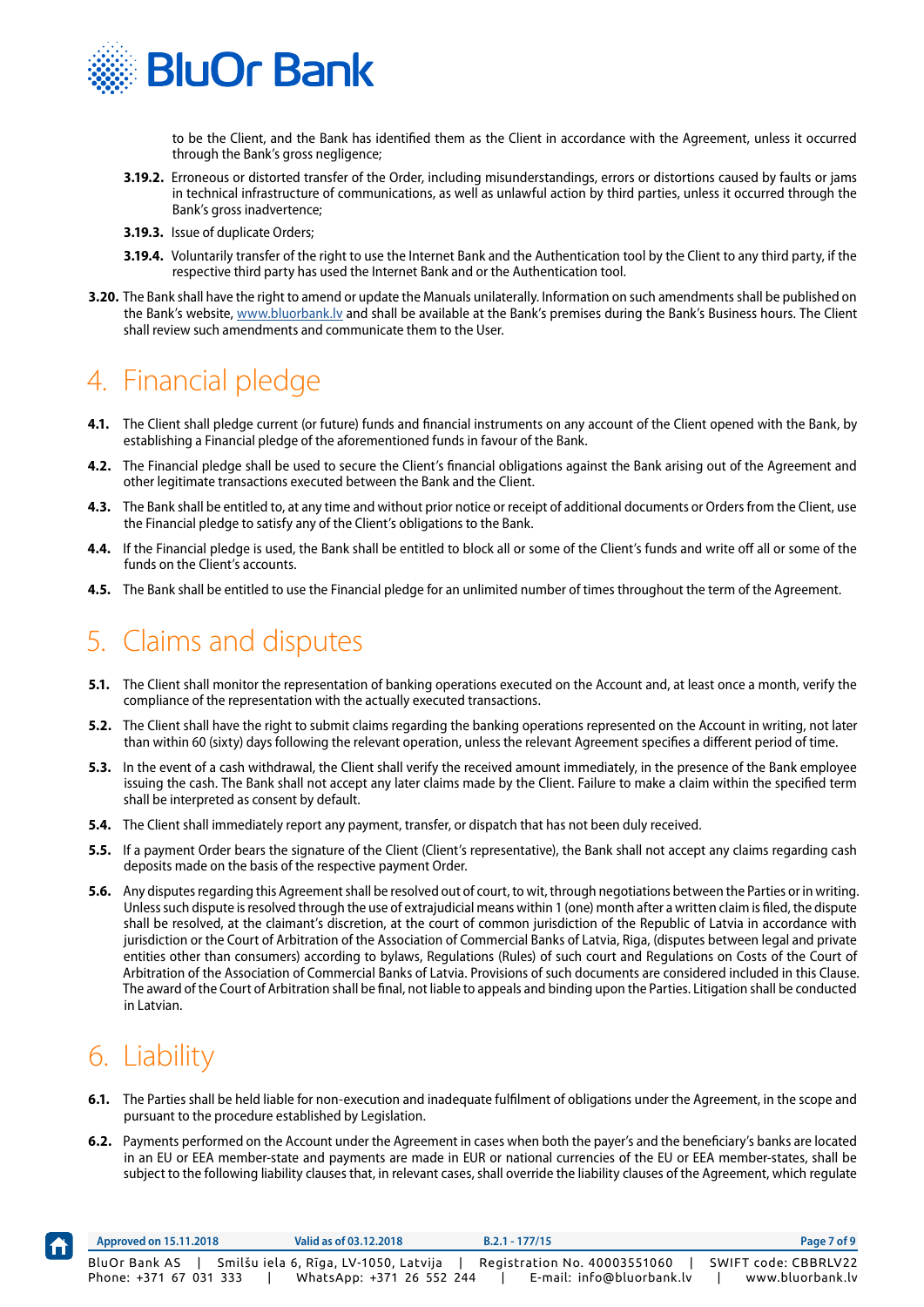<span id="page-7-0"></span>

the Bank's accountability:

- **6.2.1.** The Client shall have the right to receive compensation for losses from the Bank if, the Client notifies the Bank about an unauthorized or erroneous payment immediately after becoming aware thereof, but not later than within 5 (five) days after the funds were deducted from the Account. If the Client qualifies as a consumer in the understanding of Legislation, the term for the aforementioned reimbursement of losses shall be 13 (thirteen) months after funds are deducted from the Account;
- **6.2.2.** In the cases mentioned in Clause 6.2.1 of the Agreement, the Bank shall reimburse losses to the Client by repaying the Unauthorised payment amount or by recovering the balance on the Client's Account from which such amount was deducted to the balance prior to the Unauthorised payment;
- **6.2.3.** The Bank shall not does not reimburse the Client's losses of under EUR 50 (fifty Euros) incurred at the result of Unauthorised payments due to loss, theft, or other illegal access to the Authentication tool by third parties.
- **6.2.4.** The Bank shall not reimburse the Client's losses incurred from Unauthorised payments, if the Client has acted illegally, maliciously or negligently, including failure to use or store the Authentication tool in accordance with the Agreement or Manuals, and failure to immediately notify the Bank after loss, theft or other illegal access to the Authentication tool by third parties; further, the Bank shall not reimburse the Client for losses incurred in cases when the Client/User could or should have foreseen the losses but failed to safeguard the funds on the Account, including by specifying different limits on operations or requesting the blocking of Accounts.
- **6.2.5.** The Bank shall be liable for correct execution of a Client's payment Order, unless the Bank is able to prove that the payment beneficiary bank has received the payment. If the Bank is able to prove that the beneficiary bank has received the payment, the beneficiary bank shall be liable for correct execution of the payment;
- **6.2.6.** If the Bank is liable for execution of the payment Order under Clause 6.2.5 of the Agreement, the Bank shall immediately repay the due or incorrectly paid amount to the Client or shall recover the balance on the Client's Account from which the amount in question was paid to the balance before the incorrect payment was made.
- **6.3.** If the Client qualifies as Consumer, the Parties agree not to apply the provisions of Clause 6.2.3 of the Agreement.

# 7. Termination of the Agreement

- **7.1.** The Client shall be entitled to terminate the Agreement by submitting a written application to the Bank.
- **7.2.** The Agreement shall be terminated only after the fulfilment of obligations regarding the use of the Account and use of other services of the Bank, but no sooner than 30 (thirty) days following the submission of the notice on termination of the Agreement to the Bank, unless the Bank accepts derogations from this provision and the Client pays all the fees due under the relevant obligations.
- **7.3.** The Agreement can be terminated at any time upon mutual agreement, in accordance with the provisions of Clause 7.2 of the Agreement.
- **7.4.** The Bank shall be entitled to terminate the Agreement upon giving the Client 2 (two) months' prior notice.
- **7.5.** The following actions by the Client or established circumstances shall be construed as the Client's unilateral withdrawal from the Agreement, entitling the Bank to close the Account without prior notice, which shall not relieve the Client from the obligations specified in Clause 7.2:
	- **7.5.1.** The Client fails to fulfil any obligations to the Bank;
	- **7.5.2.** No transactions are executed by the Client on the Account for more than 6 (six) months;
	- **7.5.3.** The Client violates Legislation by performing transactions on the Account;
	- **7.5.4.** The Bank is aware of bad reputation of the Client, or the Client acts disrespectfully towards the Bank;
	- **7.5.5.** The Client has performed or attempted fraudulent activities directed at the Bank or any client thereof;
	- **7.5.6.** The Client fails to submit the documents or information requested by the Bank;
	- **7.5.7.** The Client (a legal entity) fails to submit documents confirming the authority of its representative following the expiration of prior authorisations of its representative(s);
	- **7.5.8.** The Bank has information or suspicions arise that the Client has performed or has attempted to perform actions aimed at money laundering, terrorism financing, or other criminal activities.
- **7.6.** The Bank shall be entitled to, without prior notice, suspend any activity on the Account in the cases specified in the Agreement, the GTB, or Legislation.
- **7.7.** Upon closing the Account, the Bank shall debit funds specified in Clause 2.12 of the Agreement and pay the balance to the Client, with the exception of cases stipulated in Legislation.